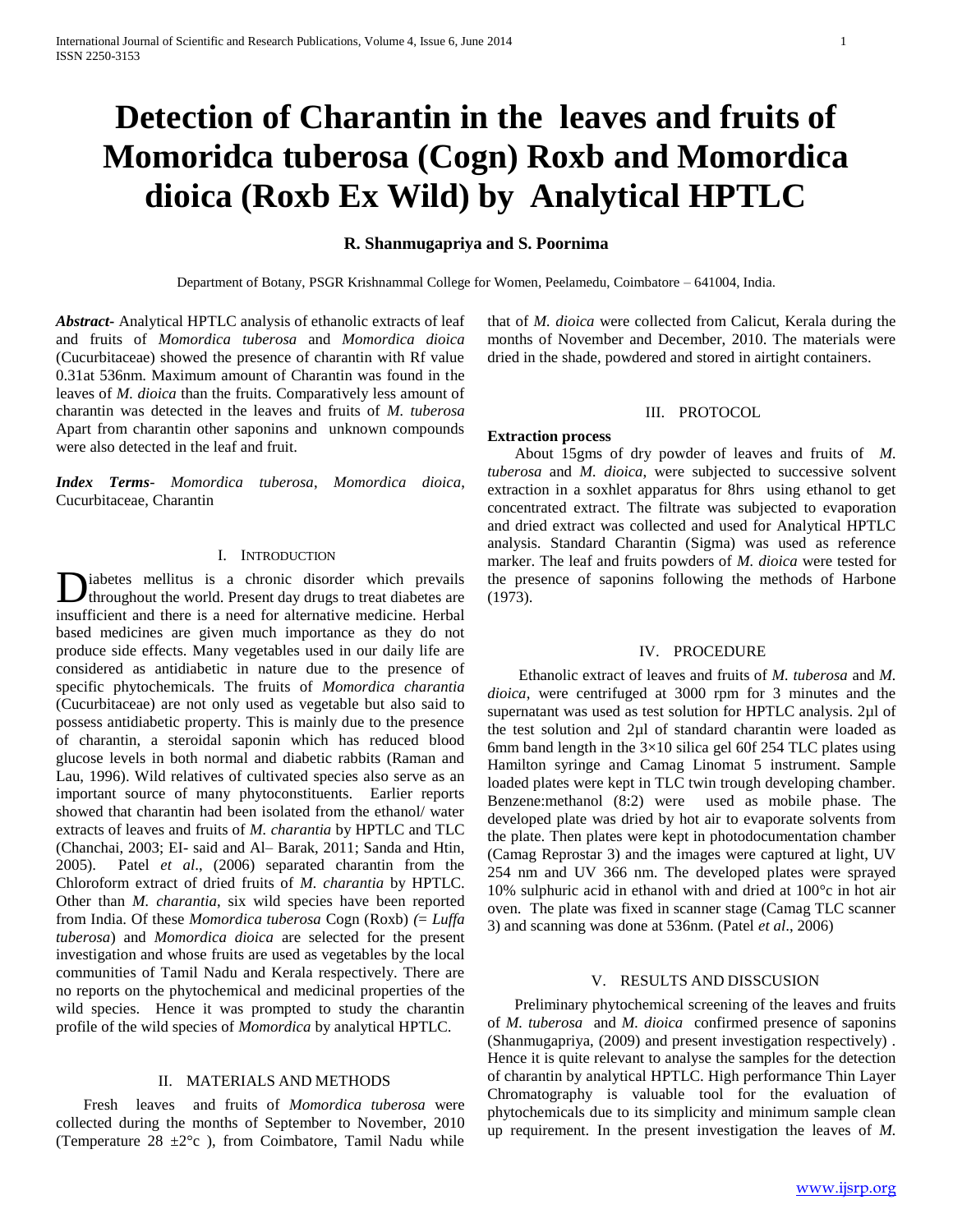*tuberosa* and *M. dioica* showed the presence of charantin with a Rf value of 0.31 at 536nm (Fig.1 & 2) which on further derivatization gave blue fluorescence on longer wavelength of UV at 366nm (Fig.2a & b). Violet spot appeared when the TLC plate was sprayed with 10% sulphuric acid in alcohol and heated at 100°C for 2-3 minutes. Appearance of violet spot confirms the presence of charantin in the leaves of *M. dioica*. The peak area showed that in *M. dioica* the leaves contain more charantin (6257 AU) than *M. tuberosa* (5077.1 AU) (Table 1& 2: Figs. 4a, b & 5a, b).

 The chromatogram of fruits showed that charantin in the fruits of *M. tuberosa* was absorbed at Rf of 0.31 whereas that of *M. dioica* was absorbed at Rf 0.32. Here also charantin on further derivatization gave blue fluorescence at 366nm of UV( Figs 6a &b: Figs 7a &b). The fruits of *M. dioica* contain more charantin (6257.0 AU) than the fruits of *M. tuberosa* (4869AU, Table 3 & 4; Figs 7a &b & 8a &b). Appearance of violet spot after spraying with 10% sulphutic acid in alcohol at 130°C confirms the presence of charantin. Hence in the present investigation charantin had been detected from the leaves and fruits of *M. tuberosa* and *M. dioica*.

 In both the species apart from charantin, other saponins and unknown compounds have also been detected. In *M. tuberosa,* 8 saponins and 3 unknown compounds were detected from the leaves, and 5 saponins from the fruits. In *M. dioica* 3 saponins and 5 unknown compounds were detected from the leaves, and 6 saponins and 1 unknown compound were detected from the fruits.

#### VI. CONCLUSION

 It can be concluded that two wild species also contain charantin. Among the two species, the fruits of *M. dioica* contain more charantin. The fruits of *M. tuberosa* and *M. dioica* can be considered as potent nutraceuticals for the treatment of diabetes. Further investigations on the antidiabetic property and the unknown saponins and compounds are in progress.

#### **REFERENCES**

- [1] Chanchai, M., 2003. Analysis of charantin from Momordica charantia L., M. Sc Thesis, Bangkok. Faculty of Graduate studies, Mahidol University.
- [2] EI Said S. M and Al Barak, A.S., 2011. Extraction of insulin like compounds from bitter melon plants. Am. J. Drug Discovery Develop, 1-7.
- [3] Patel P.M., Patel K.N., Patel NM and Goyal R.K., 2006. Development of HPTLC method for estimation of charantin in herbal formulations. Pharmacognocy Magazine 2 : 224 – 226.
- [4] Raman, A and Lau C., 1996. Antidiabetic properties and phytochemistry of Momordica charantia L. (Cucurbitaceae). Phytomedicine 2 : 349 - 362.
- [5] Sanda H and Htin, A.K., 2005. Phytochemical studies on Momordica spp. Linn and Extraction and Isolation of Charantin from the fruit of M. charantia L. Jour. Myan. Acad. Arts and Sci 3( 4) : 225-236.
- [6] Shanmugapriya, R. 2009. Studies on Momordica tuberosa (Cogn)Roxb. M.Phil Thesis, Bharathiar University, Coimbatore.

#### AUTHORS

**First Author** – Shanmugapriya, R . M. Sc., M. Phil. Department of Botany, PSGR Krishnammal College for Women, Peelamedu

– 641004, India. , Email Id –

shanmugapriya.bagavathi@gmail.com

**Second Author** – Poornima, S. M. Sc., M. Phil., Ph.D. Associate Professor, Department of Botany, PSGR Krishnammal college for women, Peelamedu- 641 004, India., Email Id -

poornikrish57@gmail.com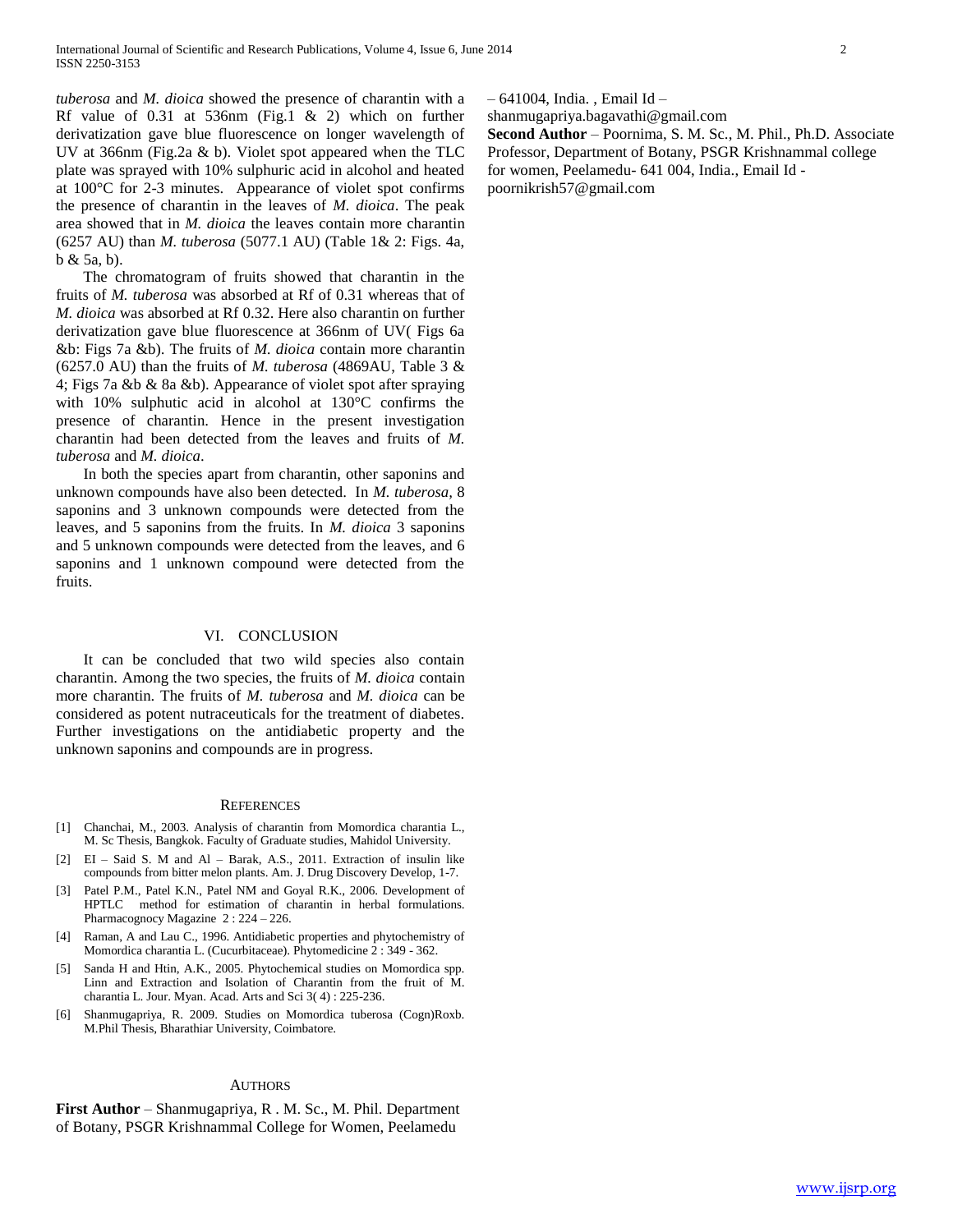| <b>Particulars</b>   | Rf   | Height | Area(AU) | <b>Assigned substance</b> |
|----------------------|------|--------|----------|---------------------------|
| Charantin (Standard) | 0.31 | 376.2  | 8064.6   | Charantin                 |
| М.<br>tuberosa       |      |        |          |                           |
| Peak<br>1            | 0.04 | 118.6  | 2642.4   | Saponin 1                 |
| 2                    | 0.25 | 62.7   | 1643.3   | Unknown                   |
| 3                    | 0.30 | 140.7  | 3689.8   | Saponin 2                 |
| $\overline{4}$       | 0.31 | 231.5  | 5077.1   | Charantin                 |
| 5                    | 0.35 | 293.1  | 6717.8   | Saponin 3                 |
| 6                    | 0.40 | 69.0   | 1248.8   | Saponin 4                 |
| 7                    | 0.50 | 29.2   | 619.6    | Saponin 5                 |
| 8                    | 0.55 | 68.7   | 1981.1   | Saponin 6                 |
| 9                    | 0.61 | 41.9   | 1426.0   | Saponin 7                 |
| 10                   | 0.73 | 52.2   | 3170.9   | Saponin 8                 |
| 11                   | 0.83 | 40.6   | 1168.2   | Unknown                   |
| 12                   | 0.91 | 73.4   | 3912.0   | Unknown                   |

**Table - 1 Analytical HPTLC analysis of leaf of** *Momordica tuberosa*

# **Table – 2: Analytical HPTLC analysis of leaf of** *Momordica dioica*

| <b>Particulars</b>   | Rf   | Height | Area(AU) | <b>Assigned substance</b> |
|----------------------|------|--------|----------|---------------------------|
| Charantin (Standard) | 0.31 | 376.2  | 8064.6   | Charantin                 |
| M. dioica            |      |        |          |                           |
| 1<br>Peak            | 0.06 | 35.0   | 1208.6   | Saponin 1                 |
| 2                    | 0.24 | 51.9   | 1372.5   | Saponin 2                 |
| 3                    | 0.31 | 149.7  | 6257.0   | Charantin                 |
| 4                    | 0.35 | 15.7   | 154.5    | Unknown                   |
| 5                    | 0.41 | 13.5   | 440.3    | Unknown                   |
| 6                    | 0.67 | 28.2   | 281.7    | Saponin 3                 |
| 7                    | 0.69 | 32.8   | 966.1    | Unknown                   |
| 8                    | 0.88 | 10.6   | 192.4    | Unknown                   |
| 9                    | 0.95 | 32.8   | 1285.9   | Unknown                   |
| 10                   | 0.98 | 49.5   | 892.2    | Unknown                   |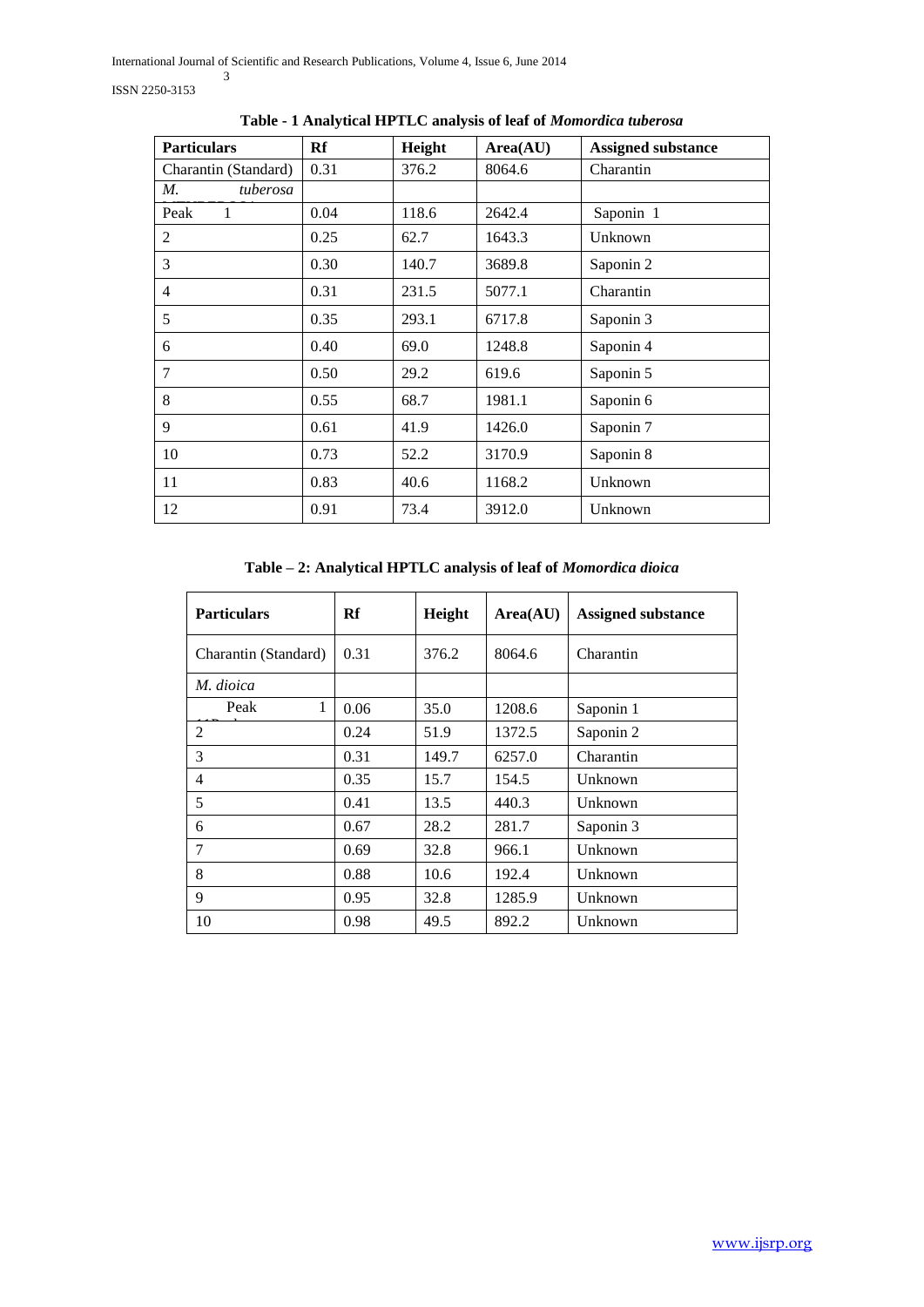International Journal of Scientific and Research Publications, Volume 4, Issue 6, June 2014

ISSN 2250-3153

4







Figure  $-2$ : Chromatogram of leaf (L) of M. digica showing the presence of charantin(CHN)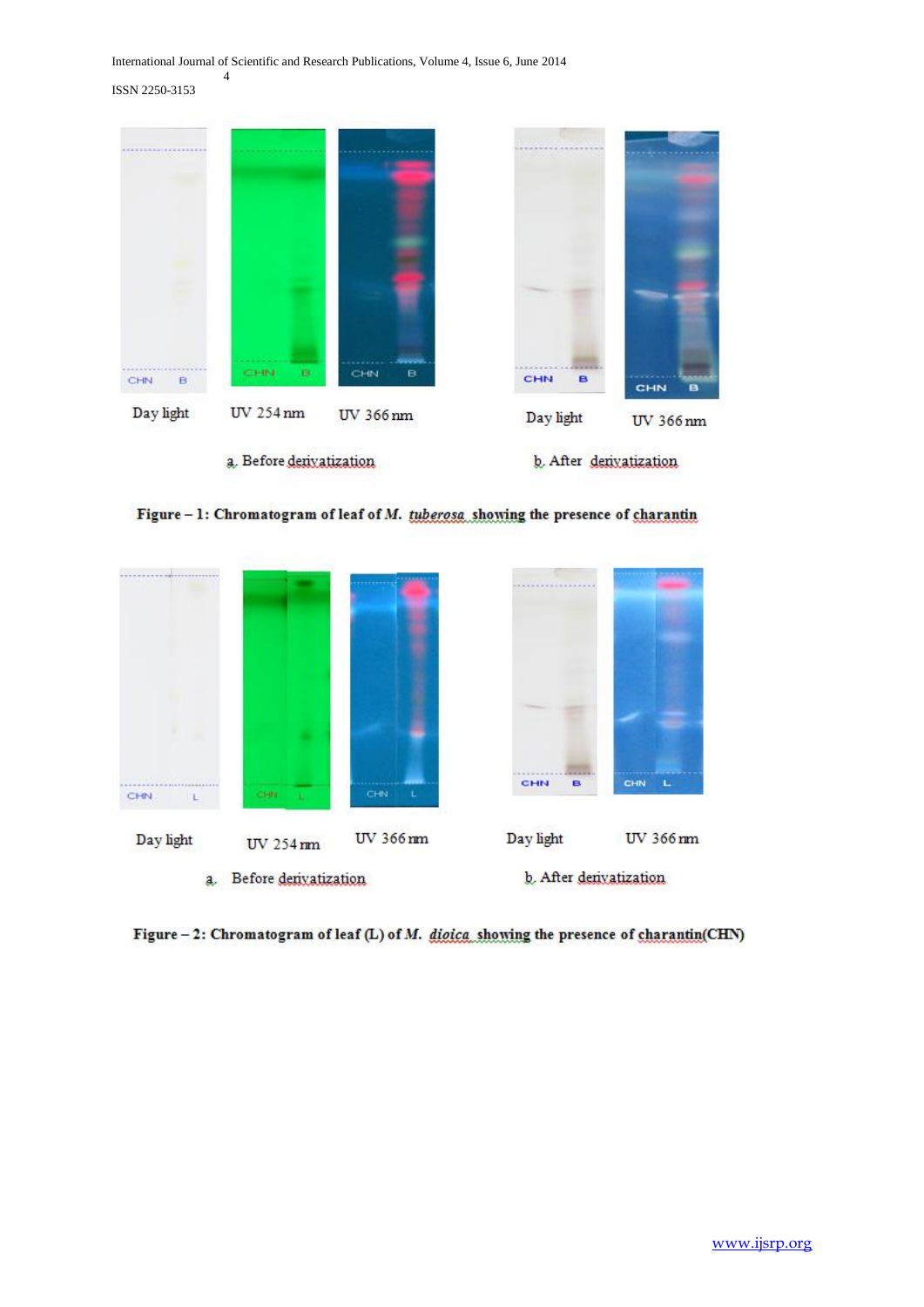ISSN 2250-3153

5



**Figure -3a: Baseline display standard Charantin (Scanned at 536nm)**



**Figure -3b: Densitogram display of standard Charantin (Scanned at 536nm**



**Figure 4 a-:Baseline display of the leaf of** *M. tuberosa* **(Scanned at 536nm)**



**Figure 4b: Densitogram of the leaf of** *M. tuberosa* **showing the presence of Charantin (Scanned at 536nm)**



**Figure 5 a: Baseline display of the leaf of** *M. dioica* **(Scanned at 536nm)**



**Figure 5b: Densitogram display of the leaf of**  *M. dioica* **Peak (Scanned at 536nm)**

|  |  | Table - 3 Analytical HPTLC analysis of fruit of Momordica tuberosa |  |
|--|--|--------------------------------------------------------------------|--|
|  |  |                                                                    |  |

| <b>Particulars</b>   | Rf   | Height | Area(AU) | <b>Assigned Substances</b> |
|----------------------|------|--------|----------|----------------------------|
| Charantin (standard) | 0.31 | 376.2  | 8064.6   | Charantin                  |
| M. tuberosa          |      |        |          |                            |
| Peak                 | 0.03 | 56.7   | 1122.1   | Saponin 1                  |
| 2                    | 0.10 | 59.8   | 2005.9   | Saponin 2                  |
| 3                    | 0.31 | 198.3  | 4869.9   | Charantin                  |
| $\overline{4}$       | 0.37 | 147.5  | 4550.7   | Saponin 3                  |
| 5                    | 0.42 | 51.5   | 899.0    | Saponin 4                  |
| 6                    | 0.75 | 66.0   | 2084.6   | Saponin 5                  |
|                      |      |        |          |                            |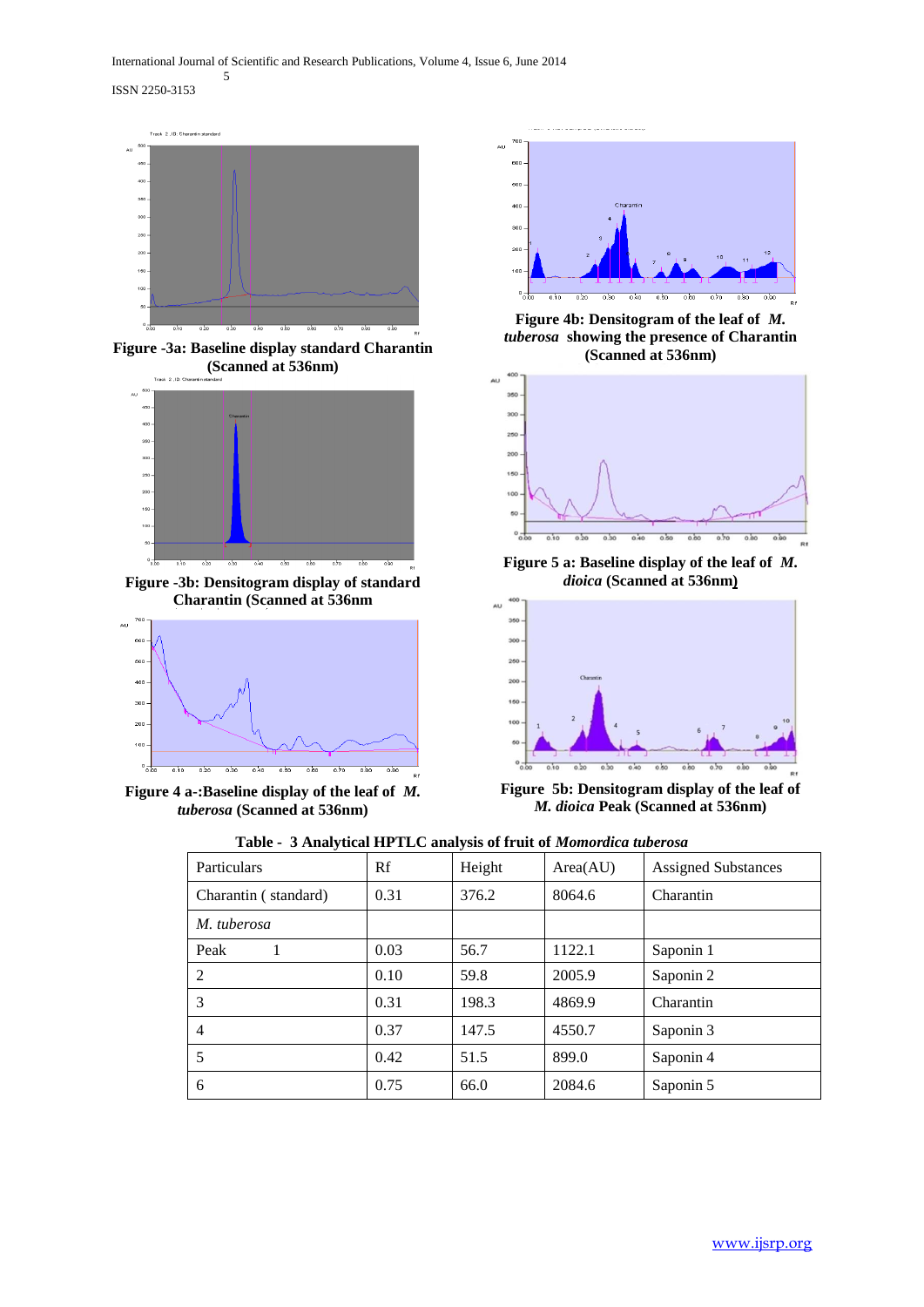ISSN 2250-3153

| Particulars          | Rf   | Height | Area(AU) | Assigned substances |
|----------------------|------|--------|----------|---------------------|
| Charantin (standard) | 0.31 | 376.2  | 8064.6   | Charantin           |
| M. dioica            |      |        |          |                     |
| Peak 1               | 0.02 | 169.3  | 1208.6   | Unknown             |
| 2                    | 0.17 | 56.7   | 1122.1   | Saponin 1           |
| 3                    | 0.28 | 87.7   | 1822.8   | Saponin 2           |
| 4                    | 0.30 | 109.1  | 2797.7   | Saponin 3           |
| 5                    | 0.32 | 209.2  | 6748.1   | Charantin           |
| 6                    | 0.40 | 188.8  | 9254.6   | Saponin 4           |
| 7                    | 0.78 | 147.4  | 4550.7   | Saponin 5           |
| 8                    | 0.93 | 66.0   | 2048.6   | Saponin 6           |

# **Table - 4 Analytical HPTLC analysis of fruit of** *Momordica dioica*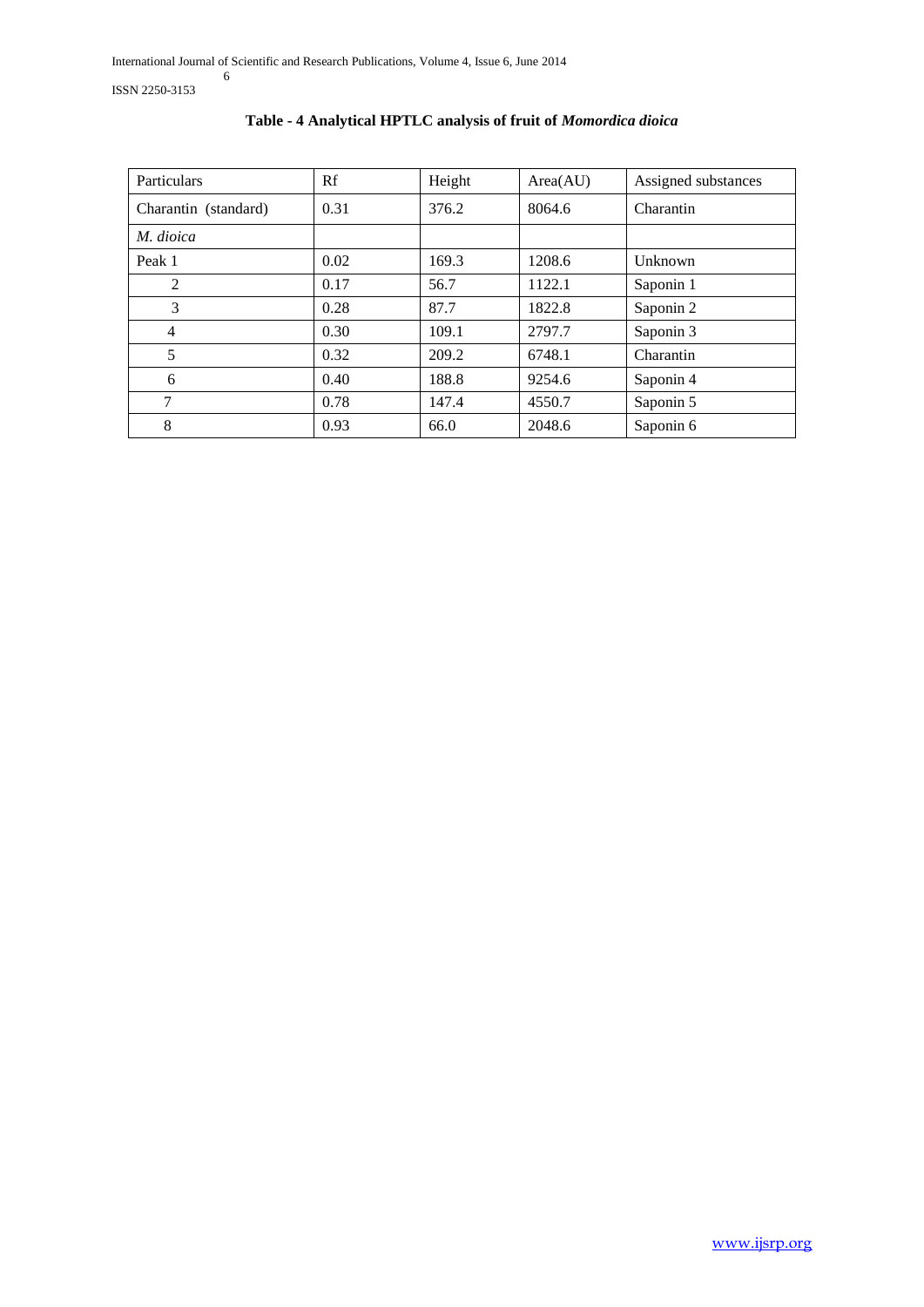| <br>CHN .<br>B                                                              | в.<br><b>COMPU</b> | <b>Contractor Service</b><br>CHN<br>в | <b>LES CONSTANTINO DE LA CONTRADICIÓN DE LA CASA</b><br>n<br>CHN | CHIN<br>a |
|-----------------------------------------------------------------------------|--------------------|---------------------------------------|------------------------------------------------------------------|-----------|
|                                                                             |                    |                                       |                                                                  |           |
|                                                                             |                    |                                       |                                                                  |           |
|                                                                             |                    |                                       |                                                                  |           |
| ,,,,,,,,,,,,,,,,,,,,,<br><b><i>CONTRACTORY AND IN THE REAL PROPERTY</i></b> |                    |                                       | **************************                                       |           |

Figure - 6: Chromatogram of fruit of M. tuberosa showing the presence of charantin



Figure  $-7$ : Chromatogram of fruit of M. digica showing the presence of charantin



**Figure 8a - Baseline display of** *M. tuberosa* **(Scanned at 536nm)**